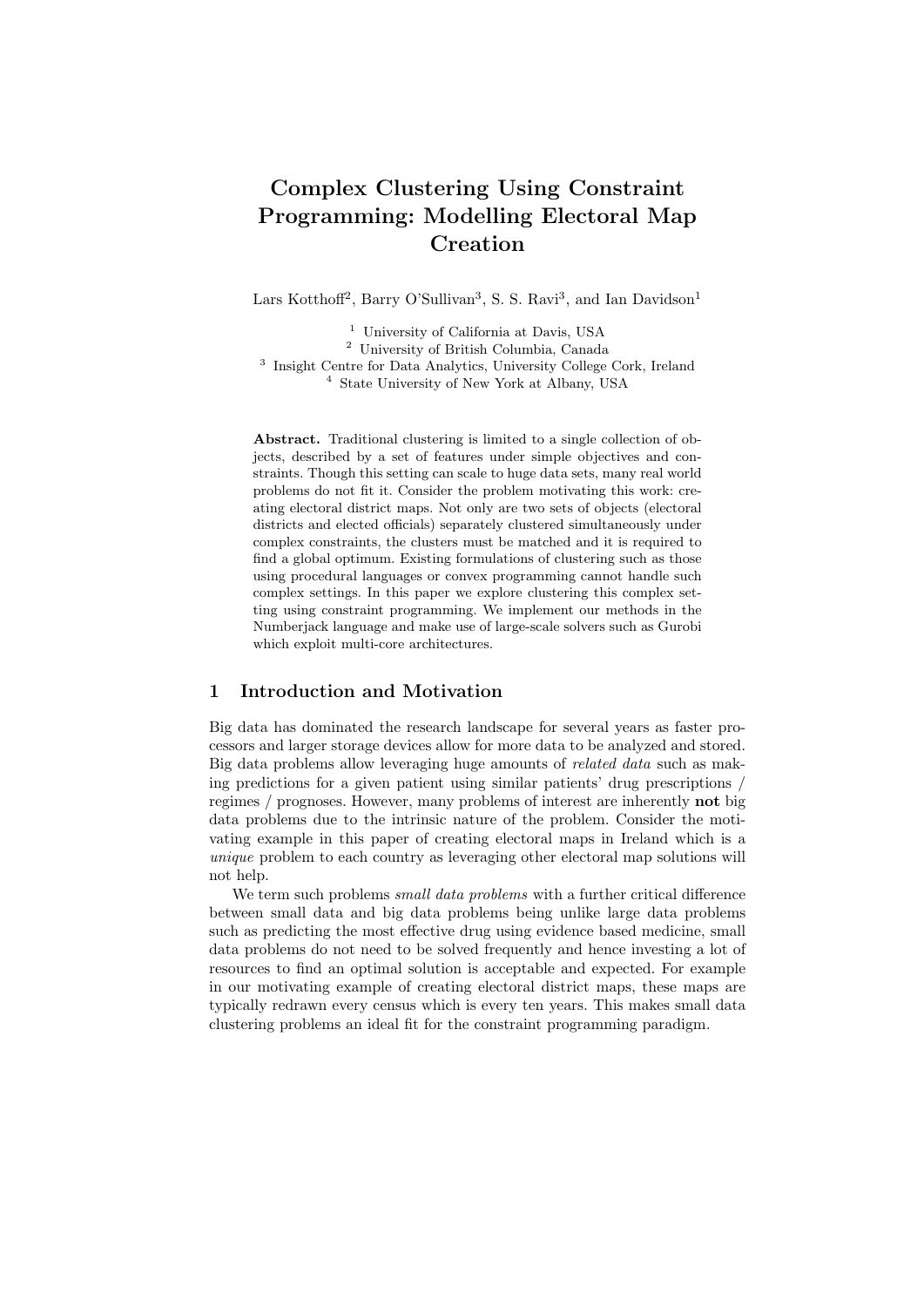In particular we focus on small data problems that involve complex *objects*, complex *constraints* and complex *objective functions*. Each set of objects has a considerable number of constraints which will determine a feasible clustering. An example of such a constraint is that the diameter of each district cluster (called a constituency) should be at most a specified value. Finally, the required output is not one clustering of all objects [11] or two disparate clusterings [13]. Instead, we wish to find two *separate* clusterings for the different object types and an appropriate matching which assigns a cluster of elected officials to each constituency. This results in a *multi-level optimization problem* for which a globally optimal solution must be found.

In this paper, we present a multi-level clustering formulation of the electoral district map creation problem. We view this as an example of complex clustering involving complex objects, constraints and objective functions which cannot be solved with machine learning and data mining methods. Our model is succinct and captures all the core properties of the problem. Initial experiments show the usefulness of the approach but the remaining challenge is scalability. Currently, our method can solve problems involving under 1 million people on inexpensive multi-core workstations but solving the problem for the Republic of Ireland requires scaling to nearly 5 million people.

# **2 Motivating Problem**

We now discuss the electoral map problem which is the focus application area for this paper. A simplified pictorial representation of the electoral map problem is shown in Figure 1. Electoral districts are clustered into *constituencies* which are contiguous. For each constituency, a group of *representatives* must be chosen. That is, the entire collection of representatives is broken down into clusters which are then allocated to constituencies. The population of a constituency is determined by its electoral districts.

We assume the case in which we are creating an electoral map from scratch. Changing an existing map where changes should be minimized is easily accommodated by our model through additional constraints and augmenting the objective function.

It is important to realize that electoral district maps are created (approximately) once every decade, and in many countries this is not a political process but rather an optimization process. The problem has many complexities such as (i) simultaneously clustering the electoral districts into constituencies and the elected officials into groups and then finding a bijective matching that assigns each cluster of elected officials to a cluster of electoral districts (i.e. a constituency), (ii) each elected official must effectively be in charge of an approximately equal sub-population and (iii) each constituency should contain districts which are geographically contiguous and convex-like.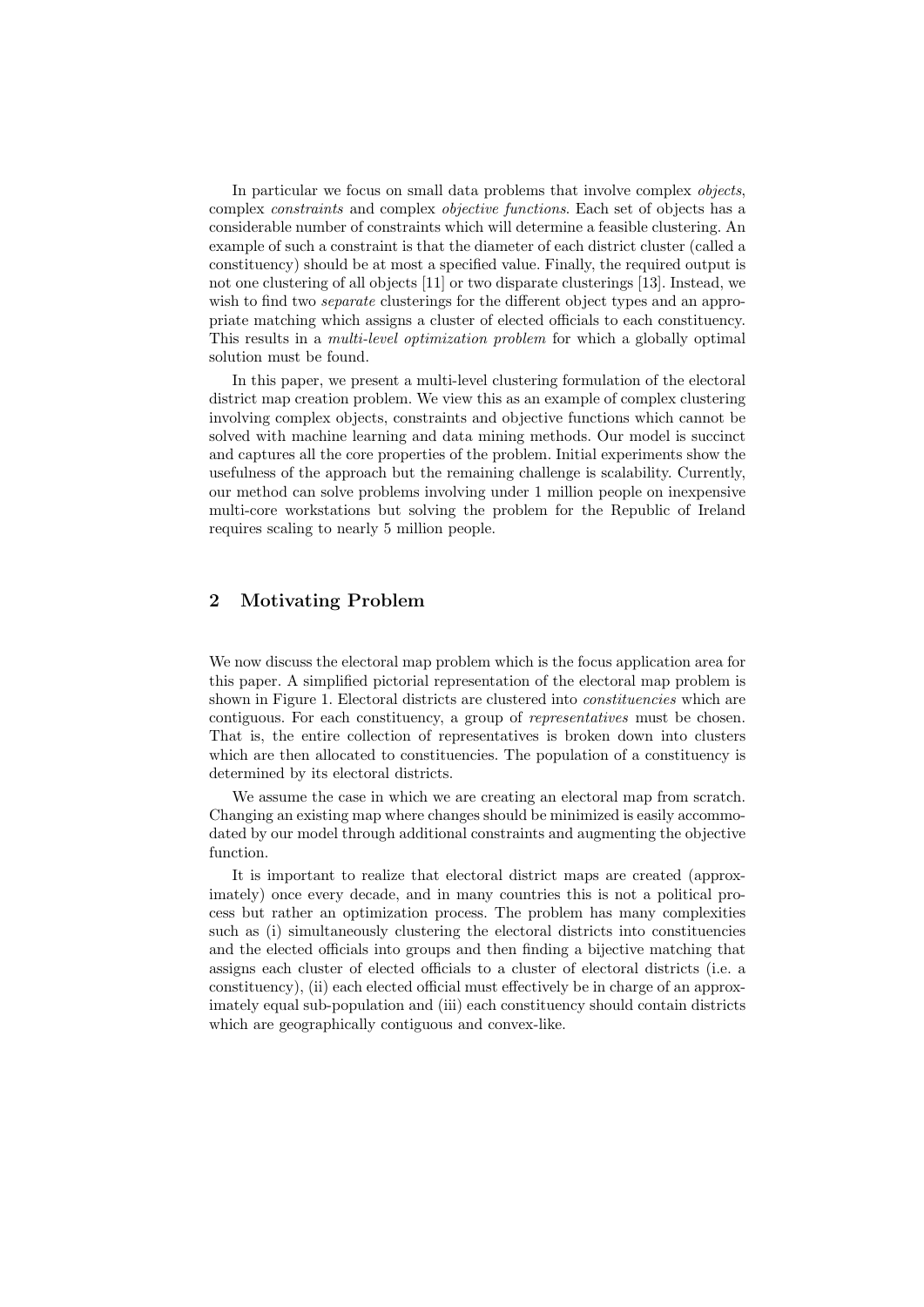

Fig. 1. An overview of our proposed application task on electoral district map creation.

# **3 Related work**

The work related to our algorithmic research can be divided into three areas: clustering problems that search for global optima, clustering complex data, and clustering using constraint programming.

### **3.1 Global Optimum Clustering Methods**

There exist several formulations of finding the global optimum that is suited for small data sets. Charikar et al. [4] study correlation clustering where instances are described only by their positive and negative relationships with each other; they present factor 3 approximation algorithms based on semi-definite programming formulations. Similarly, the *k*-medoid problem can be solved exactly using integer linear programming formulations [3]. However, both of these formulations are limited to simple objective functions. Other work [8, 10] focuses on finding global optima for partitional and hierarchical clustering with new objective functions. However, this work is only for a single collection of objects, unlike the work discussed in the current paper.

#### **3.2 Clustering complex data**

There exist formulations of clustering for heterogeneous data (multiple object types) [11, 14]. However, this work implicitly tries to find a **single** clustering of different object types. For example our own work [11] attempts to cluster images, video, text and locations so that each cluster is a heterogeneous collection of objects. This is achieved by having together and apart relations between objects of different types and projecting the data to a common low dimensional space. Similarly there has been work using complex **combinations** of together/apart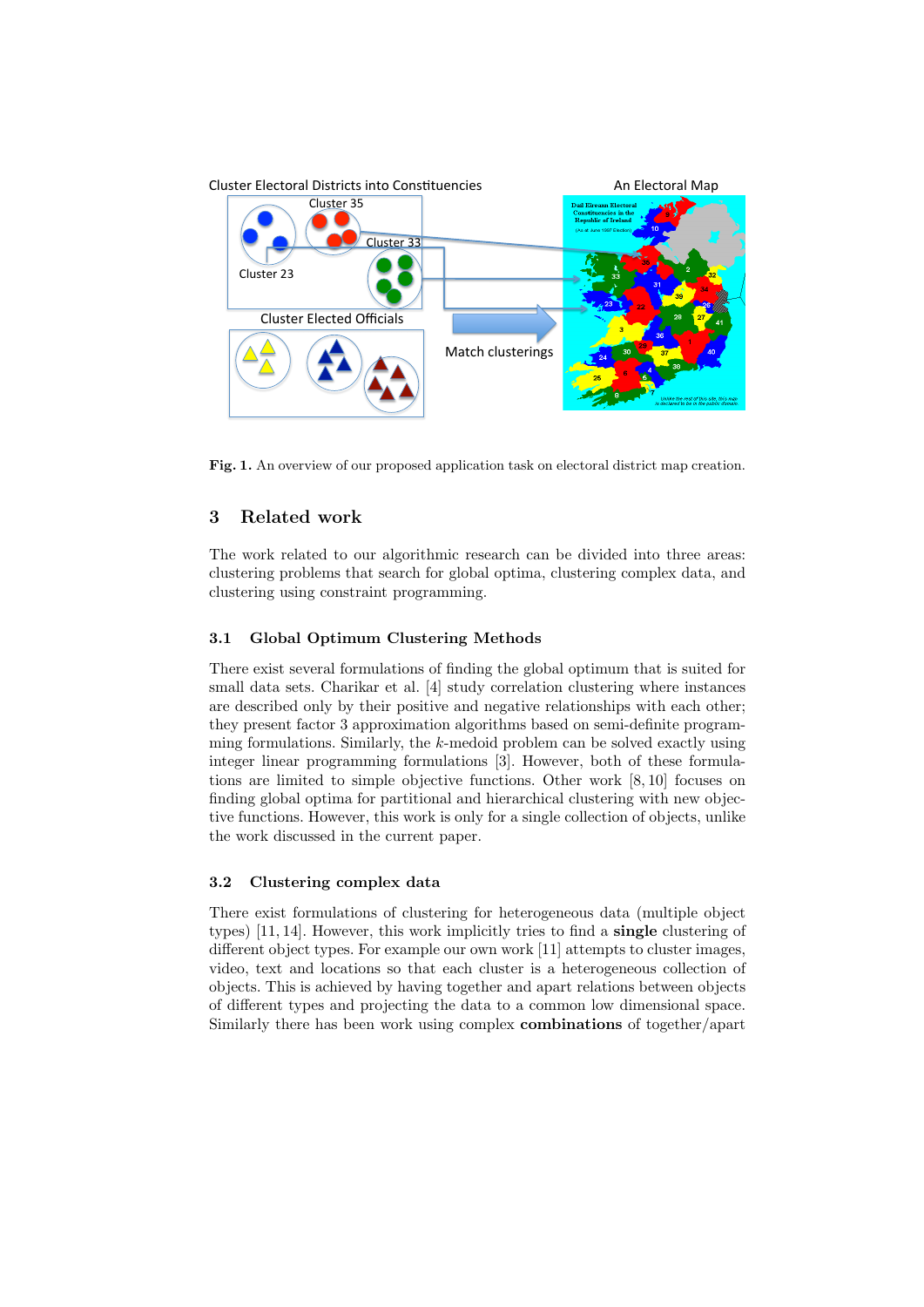constraints [19]. In that work, the underlying constraints are modeled as relations that can be expressed in conjunctive normal form.

#### **3.3 Clustering using declarative languages**

There have been declarative approaches to solving clustering problems. For example, [8] propose a SAT-based framework for efficient clustering with constraints. SAT solvers have been used to model constraints [9] but the underlying clustering algorithm is still procedural. A declarative approach to clustering is discussed in [6]; however, this work models traditional clustering using a CP.

#### **3.4 The Electoral Map Creation problem**

To our knowledge, this is the first attempt to formulate the problem as a global optimization problem. Earlier work creates easier versions of the problem as discussed below and all use heuristics with no guarantee of finding a global optimum.

Ricca and Simeone [16] consider electoral districting for regions of Italy. They acknowledge that the optimization problem is very hard (but do not prove NPhardness) and employ heuristics. Similarly, Photis [15] proposes SPiRAL and also uses hand crafted heuristics. Guo and Jin [12] present iRedistrict, a software platform that allows the user to interactively optimise a clustering of electoral districts. The authors apply their approach to clustering counties in the US states of Iowa and South Carolina and employ a heuristic based on Tabu search.

# **4 Constraint Model**

An overview of our clustering model is shown in Figure 2. It is important to realize that there are multiple object types and that objects of each type are described by both features and relationships among them. We wish to cluster each object type **separately** and construct a matching between the clusters in different clusterings.

#### **4.1 Objects**

Let  $n_1$  be the number of objects of the first type  $(O_1)$  which we shall call electoral districts (ED) and  $n_2$  be the number of objects of the second type  $(O_2)$  which we call elected officials (EO). Let  $k_1$  and  $k_2$  be the number of clusters for the first and second object types respectively. Since in this problem we require a bijective matching, we have  $k_1 = k_2$ ; we will denote this common value as k. In our example, the ED-clusters are termed constituencies and the EO-clusters are termed packs of representatives.

Let X be the  $n_1 \times k$  indicator matrix that determines the cluster assignments for the type one objects. This is achieved by each column in *X* being a 0/1 indicator vector for membership in a cluster. In our example *X* indicates which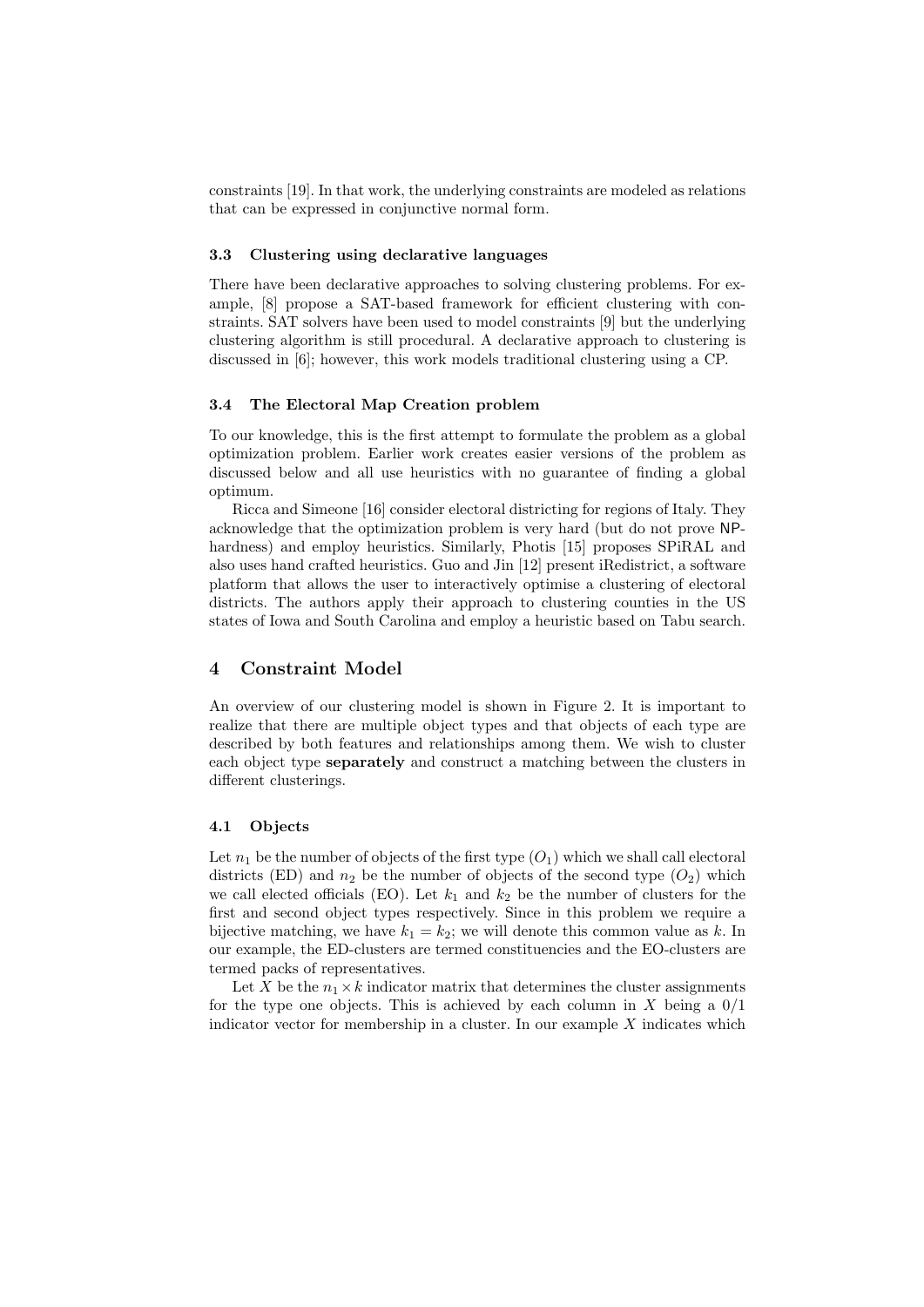

**Fig. 2.** An overview of our proposed setting for *m* different types of objects.

electoral district is assigned to which constituency. Further let *Y* be the  $n_2 \times k$ indicator matrix that determines the object assignments for the second object type. In our example, *Y* indicates which official is assigned to which pack-ofrepresentatives. Formally:

> $x_{i,j} = 1$ , if electoral district *i* is part of constituency *j*  $= 0$ , otherwise.  $y_{i,j} = 1$ , if official *i* is part of group *j*  $= 0$ , otherwise.

We note that for our application, the actual values for the  $y_{i,j}$  are not of interest as we only require the number of representatives for a particular district. We nevertheless model them explicitly for clarity. The additional variables do not affect solving performance in practice.

#### **4.2 Properties/Features of Objects**

We define properties  $P_1$  and  $P_2$  for object types one and two which can be used as the basis of the objective function and constraints. In our example  $P_1$  =  $(p_1, p_2, \ldots, p_{n_1})$  is a vector with  $n_1$  elements, containing the populations of the electoral districts whilst  $P_2$  is a vector with  $n_2$  elements specifying how many people an official represents. An important benefit of the constraint programming (CP) formulation is that features need not be directly given; instead, they can be functions of other features even from other object sets. For example,  $P_2$  cannot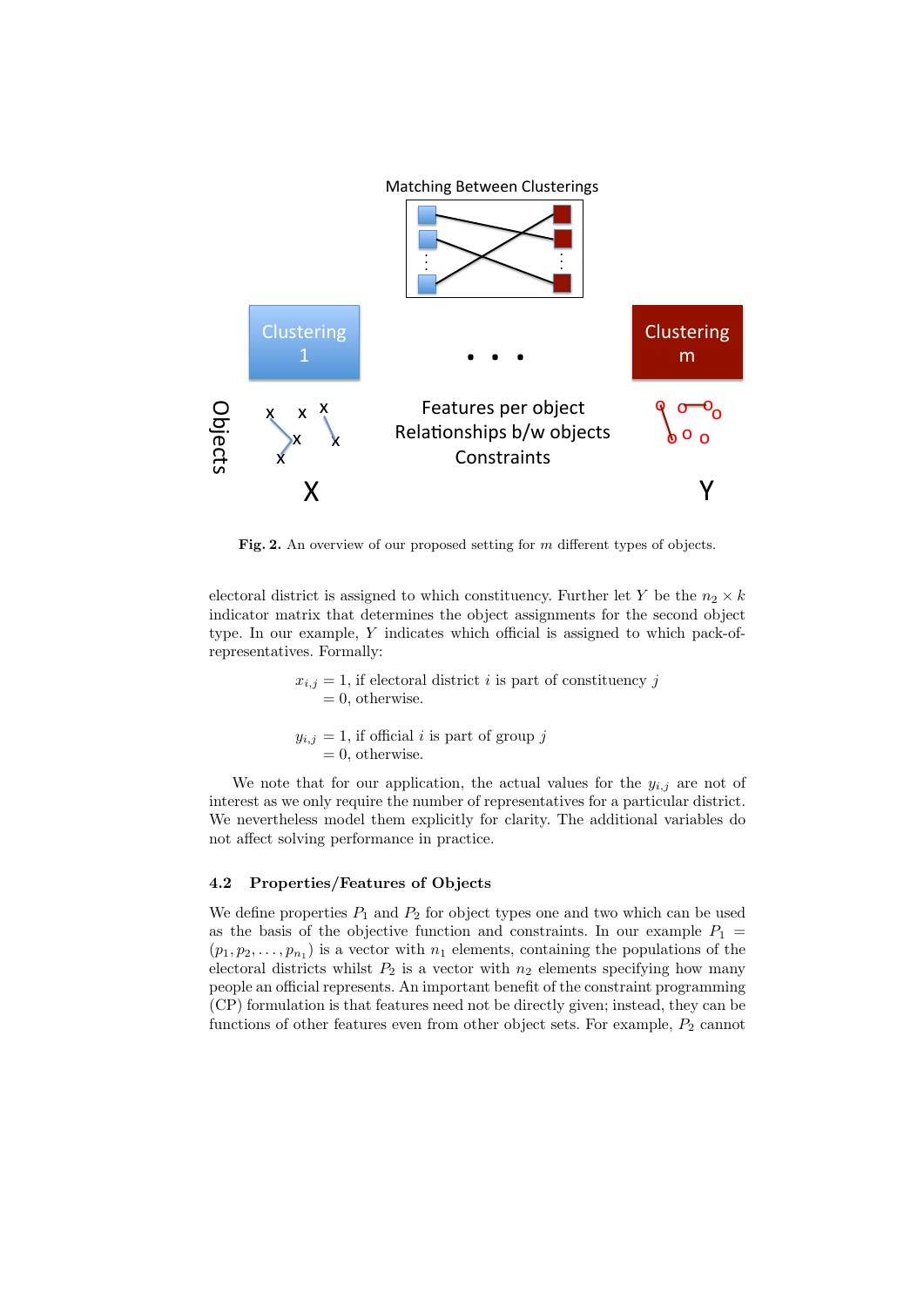be directly given since it depends on the ED-clustering and the EO-clustering. However, we can use the auxiliary vector *Z* defined in Equation 5 to calculate *P*2.

#### **4.3 Objective function**

Whereas most clustering formulations have simple objective functions and finding a local optimum is sufficient, here we focus on complex objective functions and finding a global optimum.

In our example, we aim to make the number of people each official represents as equal as possible across all officials. In other words, the difference in the number of people represented between an official that represents most people and an official that represents fewest people should be minimized. This is an example of an objective function based on cardinality and differs from most clustering objectives which are geometric in nature. Formally, our optimization problem can be represented as follows:

$$
min(max(P_2) - min(P_2)) \equiv min(max(Z) - min(Z))
$$
\n(1)

#### **4.4 Composition Constraints**

Here we outline three types of composition constraints that are easily enforceable in a constraint model, (i) basic composition, (ii) cardinality constraints and (iii) complex composition constraints.

First we provide basic constraints to ensure that *X* and *Y* are legitimate set partitions. We require that each object is assigned to exactly one cluster  $(min_{k1} = max_{k1} = 1$  and  $min_{k2} = max_{k2} = 1)$  which in our example means each electoral district is assigned to exactly one constituency and each constituency is assigned at least one electoral district. Formally:

$$
\forall i \in \{1 \dots n_1\} : \ min_{k1} \le \sum_{j=1}^k x_{i,j} \le \max_{k1} \\
\forall i \in \{1 \dots n_2\} : \ min_{k2} \le \sum_{j=1}^k y_{i,j} \le \max_{k2} \tag{2}
$$

However, we could just as easily specify constraints that an object could be assigned to a minimum and/or maximum number of clusters by adjusting the values of  $min_{k1}$ ,  $min_{k2}$  and  $max_{k1}$ ,  $max_{k2}$  respectively. This will allow overlapping clusters and explicitly control the amount of overlap.

We require each cluster to contain at least one point. The corresponding constraints are:

$$
\forall j \in \{1...k\}: \sum_{i=1}^{n_1} x_{i,j} \ge 1
$$
  

$$
\forall j \in \{1...k\}: \sum_{i=1}^{n_2} y_{i,j} \ge 1
$$
 (3)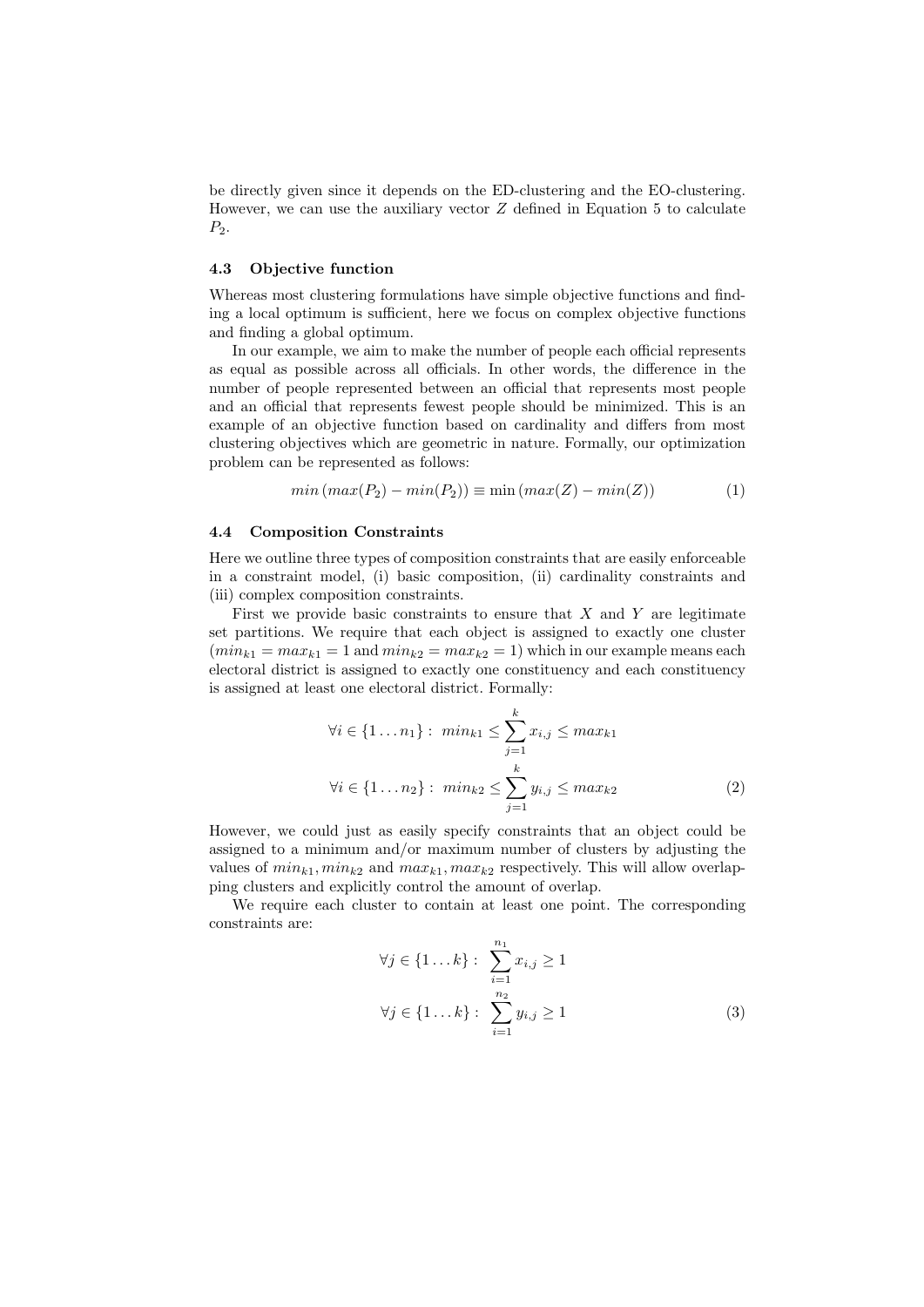Again by changing the bounds on this summation we allow more complex constraints which bound the cardinality of cluster size. We note this is a trivial exercise in CP but is challenging in procedural languages [1].

In CP, we can easily create new auxiliary variables and impose constraints on them. We channel the number of officials per constituency into an auxiliary variable vector  $A = (a_1, a_2, \ldots, a_k)$  and require that each constituency be assigned between *EOmin* and *EOmax* officials.

$$
\forall j \in \{1...k\} : \text{ Let } a_j = \sum_{i=1}^{n_2} y_{i,j}
$$

$$
\forall j \in \{1...k\} : \text{ } EO_{min} \le a_j \le EO_{max}
$$
(4)

Similarly, we can calculate the number of people each official represents  $(z_i)$  by the summing the populations of the electoral districts (given by  $P_1 =$  $(p_1 \ldots p_{n_1})$  and dividing by the number of officials assigned to the respective constituency. This gives us the vector *Z*. Formally:

$$
\forall j \in \{1...k\} : \text{Let } z_j = \frac{\sum_{i=1}^{n_1} x_{i,j} p_i}{a_j}
$$
 (5)

It is trivial to encode instance level composition constraints such as must-link and cannot-link that others have extensively studied (see e.g. [7, 18]) by noting the following: if ED *i* and *j* must be together then  $\sum_{r=1}^{k} x_{i,r} \times x_{j,r} = 1$ , and if they must not be together then the sum should equal 0. A particular strength of CP is that composition constraints can be used in logical combinations; something that is challenging to do in other formulations [19].

Our constraint model is very flexible and allows for arbitrary additional constraints. In our application, the Irish constitution stipulates that no official may represent more than 30,000 people. This is easily added to the model with the following constraint.

$$
\forall j \in \{1 \dots k\} : z_j \le 30,000 \tag{6}
$$

#### **4.5 Relational Continuity Constraints**

In addition to the requirements encoded above, we need to post constraints enforcing the connectivity of the electoral districts in a constituency. The closest approach to our work has been presented recently in [5], but the authors consider only a less complex setting – here, we do not limit the number of subsets to one and we do not know the terminal nodes a priori.

The global constraint catalog (http://sofdem.github.io/gccat/) is a collection of over 500 complex constraints covering a range of different application areas like graphs, networks and even SAT problems. We leverage the tree constraint [2] to ensure that the underlying ED-clusters are contiguous. That is, there may be no ED that is clustered into a constituency, but is disconnected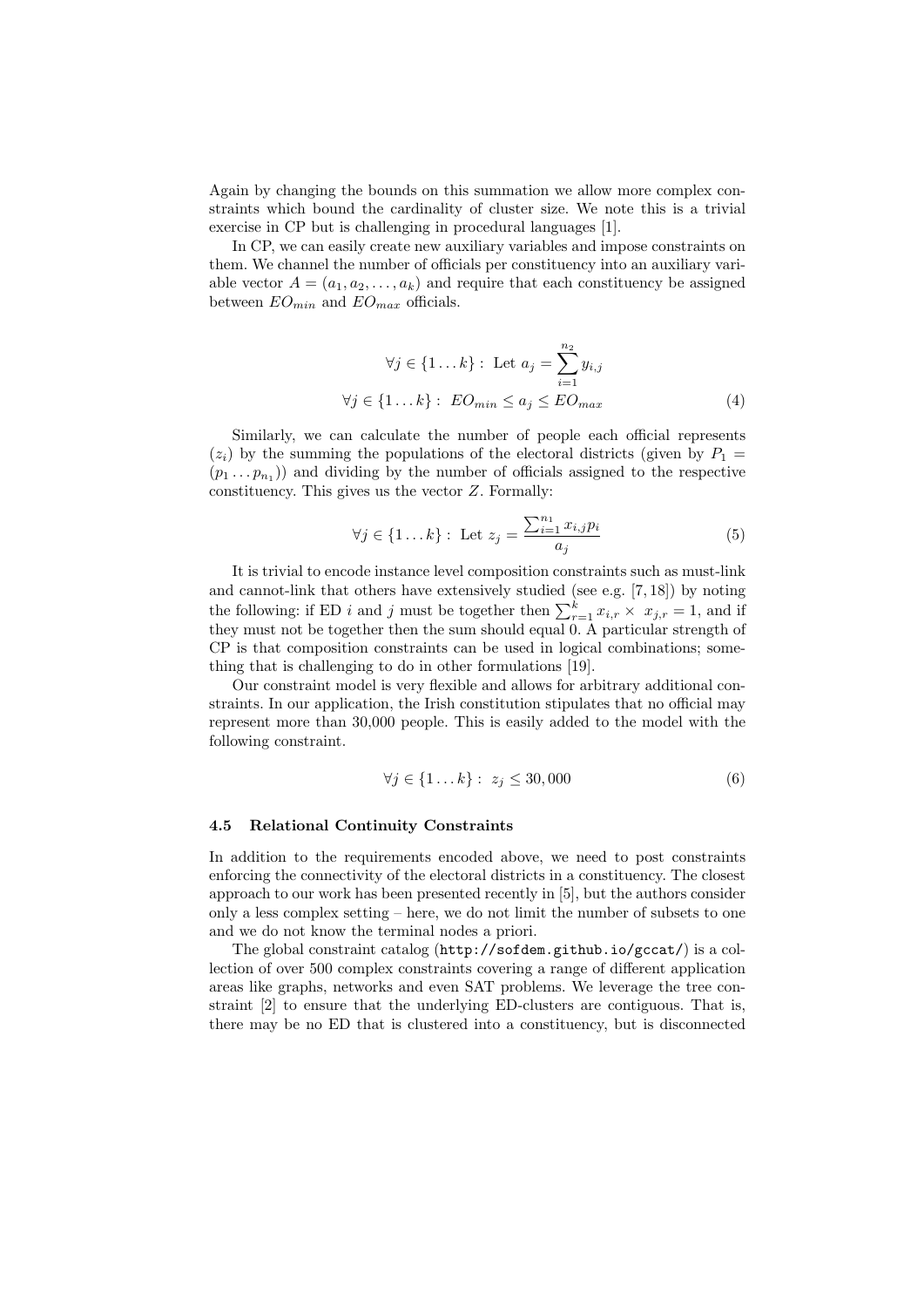from the rest of the electoral districts in the same constituency. The same applies to disconnected groups of electoral districts. Formally:

$$
\forall a, b \in \{1 \dots n_1\}, a \neq b, j \in \{1 \dots k\}:
$$
  
\n
$$
(x_{a,j} = 1 \land x_{b,j} = 1) \implies
$$
  
\n
$$
(\exists C = \{c : c \in \{1 \dots n\}, x_{c,j} = 1, c \neq a, c \neq b\}):
$$
  
\n
$$
adjacent(a, c_1) \land \dots \land adjacent(c_k, b)
$$
\n(7)

In other words, Equation (7) requires that for each pair of electoral districts *a* and *b*, if they belong to the same constituency, there must exist a set *C* of electoral districts that are not *a* or *b*, but belong to the same constituency. Furthermore, there exists an ordering of all  $c \in C$  such that the ordered set forms a path from *a* to *b*, i.e. each element in the path is adjacent to its predecessor and successor.

In practice, it is not efficient to encode this constraint in this general form – the model would need to consider all pairs of electoral districts, all possible assignments to constituencies for them, and all possible paths between them. In particular, the number of possible paths between a pair of electoral districts is far too large to encode, even for this small data problem.

We therefore express this requirement in a different, semantically equivalent form. Using the tree constraint, we require electoral districts in each constituency to form a tree. That is, one district is arbitrarily designated the root and all other districts must be connected to it or one of its children. This means each district must be adjacent to at least one other district in the same constituency, which is in turn connected to other districts. This way, we ensure that each district is connected to each other district in the same constituency, because each node in a tree is connected to each other node in the same tree, ignoring the direction of the links.

To encode a tree for each electoral district cluster, we introduce three new variables for *each node* – the rank in the tree (corresponding to the distance from the root), *rank*, the index of the cluster (i.e. constituency) the electoral district is assigned to, *cidx*, and the index of the electoral district that is its parent in the tree (i.e. one of the districts it is adjacent to on the electoral map), *adj*. Electoral districts can be their own parents in the tree, indicating that they are at the root of the respective tree. We then add the following constraints, according to the decomposition of the constraint as specified in the global constraint catalogue.

$$
\forall i \in \{1 \dots n_1\}, adjacent(j, i), i \neq j :(adj_i = j) \implies ((rank_i > rank_j) \land (adj_j \neq i) \land (cidx_i = cidx_j))
$$
\n
$$
(8)
$$

The intuition behind the model is that districts in a tree are ordered according to their rank, which is derived from the parent information. Each district must have a parent, parent districts must be in the same tree (i.e. constituencies), and the constraints on the ranks ensure that there are no cycles. Each tree is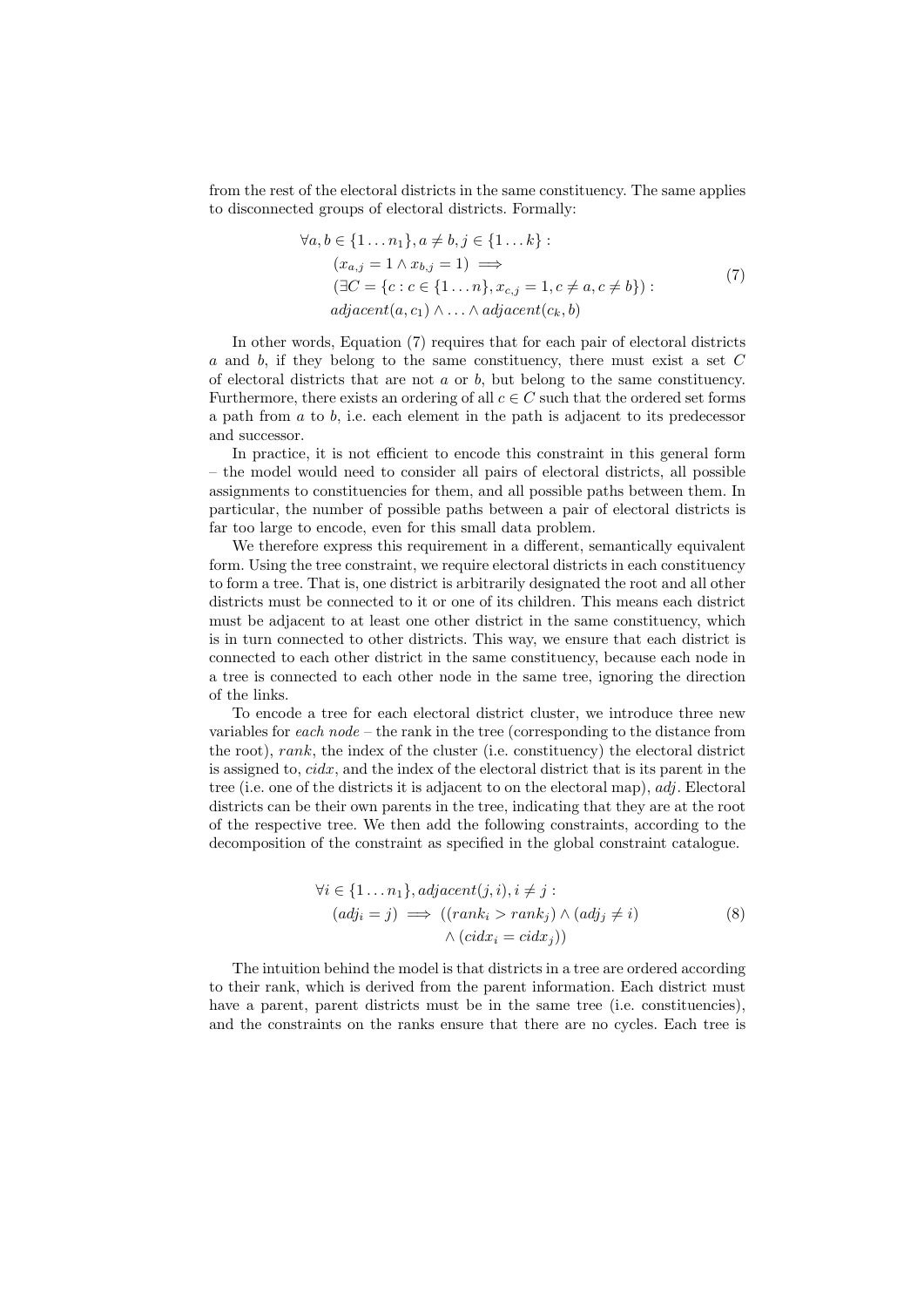characterized by a root node (which is a parent of itself) and root nodes must be in different trees, i.e. different constituencies. The number of trees must be equal to the number of constituencies (clusters).

If district *j* is *i*'s parent in the same tree, then the rank of *i* is strictly greater than that of *j*, *i* is not *j*'s parent, and both districts are in the same constituency.

$$
\forall i, j \in \{1 \dots n\}, i \neq j:
$$
  

$$
((rank_i = 0) \land (rank_j = 0)) \implies (cidx_i \neq cidx_j)
$$

$$
(9)
$$

If two districts both have a rank of 0, they cannot be in the same constituency. That is, they are both root nodes of trees. Finally, we require the number of districts with rank 0 to be equal to the number of constituencies.

$$
card(rank, 0) = k \tag{10}
$$

In addition, we post the following channelling constraints.

$$
\forall i \in \{1 \dots n\} : x_{i,cidx_i} = 1 \tag{11}
$$

$$
\forall i \in \{1 \dots n\} : adj_i = i \iff rank_i = 0 \tag{12}
$$

The former constraint ensures that the cluster index *cidx* is set according to the cluster assignments and the latter that an electoral district has rank 0 iff it is connected to itself.

### **4.6 Putting It All Together: The Complete Formulation**

For completeness, we show in Figure 4.6 our entire CP formulation for the electoral map creation problem. In that figure, each element of the vector *Z* (which has  $n_2$  entries) corresponds to the number of people represented by an official. Also, an informal description of each constraint is provided before its formal specification.

In the case of the Irish electoral map creation problem, we need each object to appear in exactly one cluster (i.e. we need a partitional clustering of both types of objects). Thus, each of the four parameters  $min_{k1}$ ,  $max_{k1}$ ,  $min_{k2}$  and  $max_{k2}$ is set to 1. Additionally, we set  $EO_{min} = 3$ ,  $EO_{max} = 5$  and  $POP_{max} = 30,000$ .

# **5 Experiments**

We modeled the problem of finding constituencies and packs-of-representatives for Ireland as outlined above. The data on electoral districts and their populations is available on the website of the Central Statistics Office of Ireland<sup>5</sup>.

In this preliminary evaluation, we consider only Galway City with just 22 EDs representing a population of 75529 people which must be allocated to 8 elected officials (TDs). The optimal solution is shown in Figure 4. Table 1 shows the results and that the optimum value for the parameter of Equation (6) is 2218.3.

 $^5$  http://census.cso.ie/censusasp/saps/boundaries/eds\_bound.htm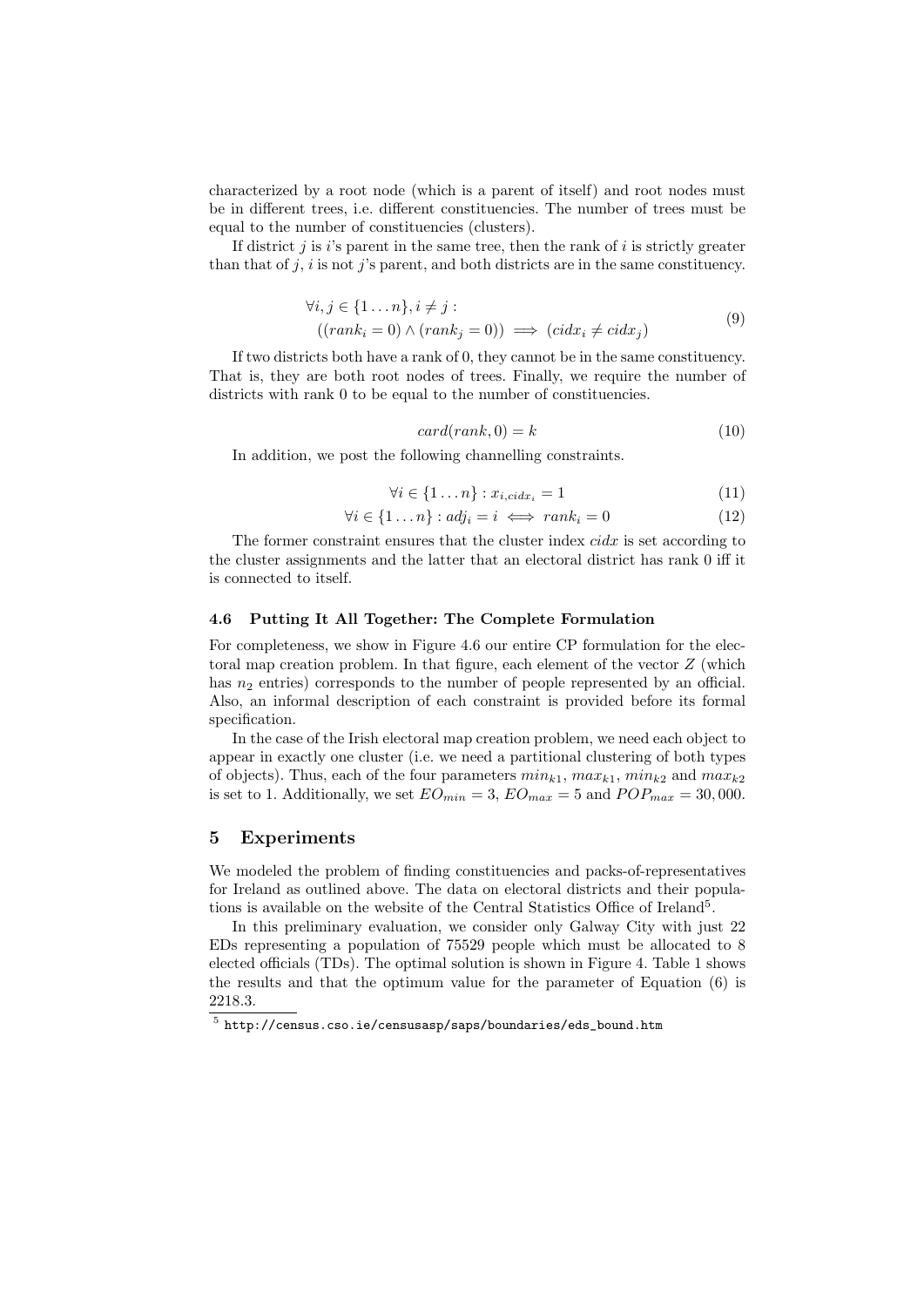**Objective:**

$$
min(max(Z) - min(Z))
$$

 $X = [x_{i,j}]_{n_1 \times k}$  and  $Y = [y_{i,j}]_{n_2 \times k}$  are matrices with  $\{0,1\}$  entries. **Subject To:**

I. Bounds on the number of clusters in which an object may appear.

$$
\forall i \in \{1 \dots n_1\} : \ min_{k1} \le \sum_{j=1}^{k} x_{i,j} \le \max_{k1} \}
$$

$$
\forall i \in \{1 \dots n_2\} : \ min_{k2} \le \sum_{j=1}^{k} y_{i,j} \le \max_{k2} \}
$$

II. Ensuring that each cluster is non-empty.

$$
\forall j \in \{1...k\}: \sum_{i=1}^{n_1} x_{i,j} \ge 1
$$
  

$$
\forall j \in \{1...k\}: \sum_{i=1}^{n_2} y_{i,j} \ge 1
$$

III. The number of elected officials per cluster is between  $EO_{min}$  and  $EO_{max}$ .

$$
\forall j \in \{1 \dots k\} : \text{ Let } a_j = \sum_{i=1}^{n_2} y_{i,j}
$$

$$
\forall j \in \{1 \dots k\} : \text{ } EO_{min} \leq a_j \leq EO_{max}
$$

IV. Bound on the population represented by each elected official  $POP_{max}$ .

$$
\forall j \in \{1 \dots k\} : z_j \le POP_{max}
$$

V. Ensuring that each cluster is connected.

$$
\forall i \in \{1 \dots n_1\}, j \text{ is adjacent to } i, i \neq j :
$$

$$
(adj_i = j) \implies ((rank_i > rank_j) \land (adj_j \neq i) \land (cid_{x_i} = cidx_j))
$$

Definitions of channel variables used above:

(a) Individuals allocated to each elected official:

$$
\forall j \in \{1 \dots k\} : \text{ Let } z_j = \frac{\sum_{i=1}^{n_1} x_{i,j} p_i}{a_j}
$$

(b) Tree to ensure cluster connectivity.

$$
\forall i \in \{1 \dots n_1\} : x_{i, \text{cidx}_i} = 1
$$

$$
\forall i \in \{1 \dots n_1\} : adj_i = i \iff rank_i = 0
$$

$$
\forall i, j \in \{1 \dots n\}, i \neq j : ((rank_i = 0) \land (rank_j = 0)) \implies (\text{cidx}_i \neq \text{cidx}_j)
$$

$$
\text{card}(rank, 0) = k
$$

#### **Fig. 3.** The objective and constraints used to encode our formulation.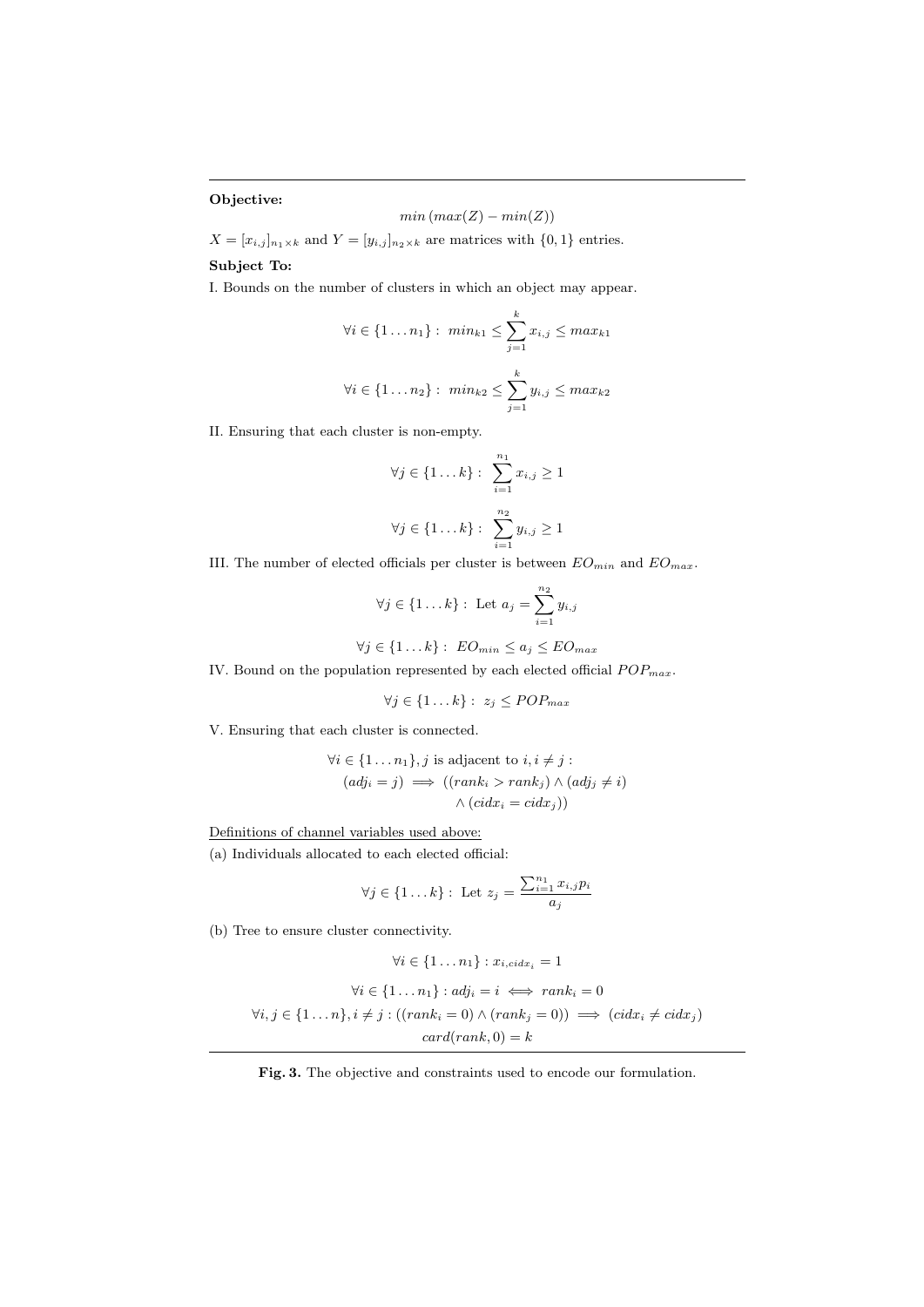

Fig. 4. Solution for Galway City. The colors denote the constituencies, the numbers show the populations for the districts.

| cluster | electoral<br>districts | population     | representatives | population<br>per<br>representative |
|---------|------------------------|----------------|-----------------|-------------------------------------|
|         | 17                     | 24164<br>51365 |                 | 8054.667<br>10273                   |

**Table 1.** Clusters in the optimal solution for Galway City.

# **6 Discussion and Challenges**

The results presented above only represent a small fraction of the full problem we are interested in. Unfortunately, even this result took significant computational resource to obtain; in the order of 100 CPU hours. As the full problem is exponentially larger, we cannot hope to solve the current formulation for the full problem. This is the main challenge that we face here and it is due to two main reasons. Firstly, the optimization problem has an exponentially large number of solutions and secondly the continuity constraint is difficult to satisfy. There are several directions we believe are worth exploring which we now briefly outline.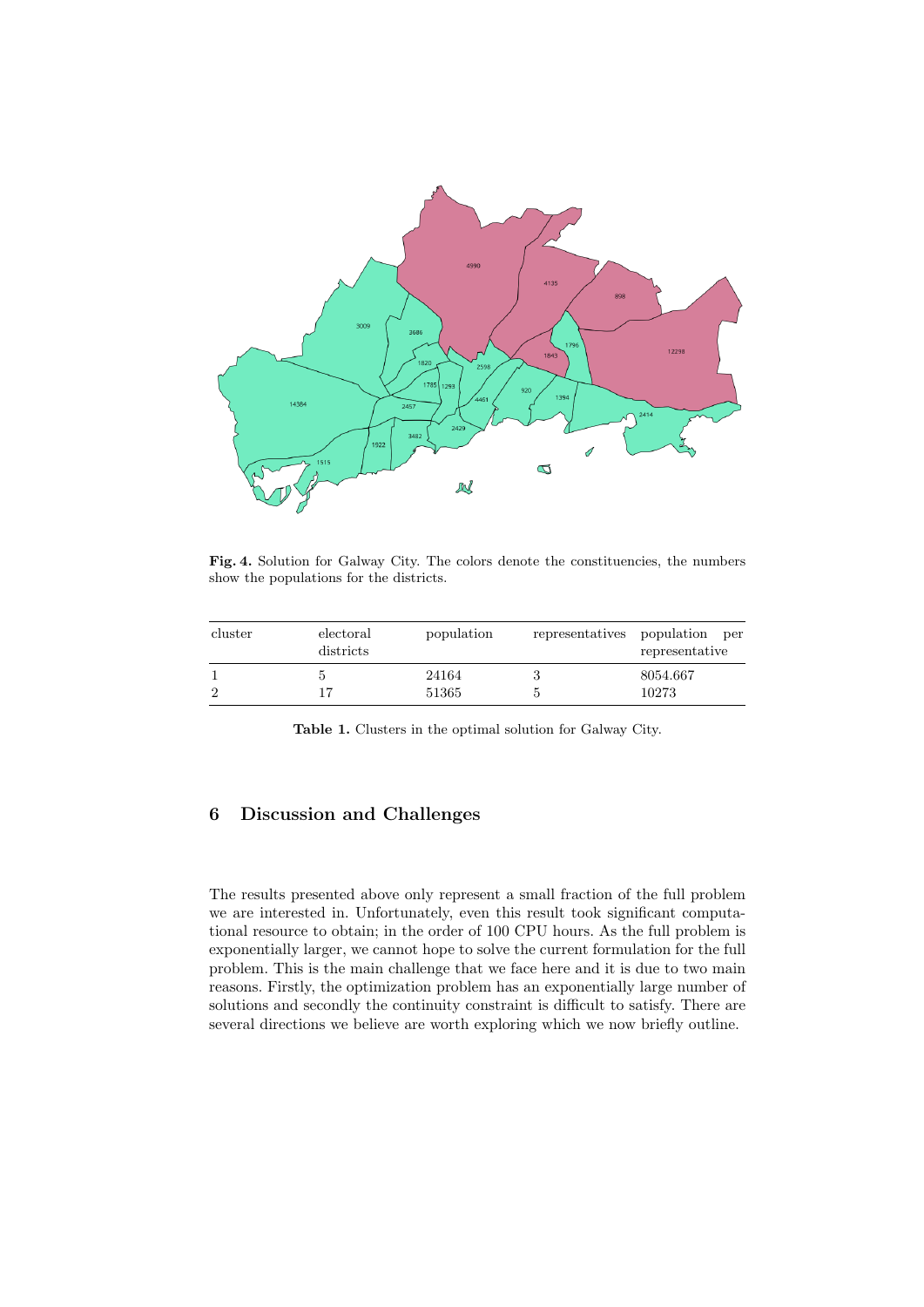#### **6.1 Reducing Problem Size**

Though the optimization is over the binary matrices *X* and *Y* the possible range of the objective function is large. In our work, the range of the objective function in Equation  $(6)$  is  $0 \ldots 30,000$ . We can use the pigeon hole principle to make this range much smaller and find another alternative but equivalent objective function.

Let *t* be the total population of all districts to be clustered. Then there must exist one cluster whose total population is at least  $t/k$  by the pigeon hole principle [17]. Therefore, we can set a lower bound on this variable as *t/k*.

#### **6.2 More Efficient Encoding of Constraints**

One way of potentially improving performance is by encoding the connectivity constraints in a better way. The encoding of the connectivity constraints provides only very weak propagation throughout search, leaving potential for additional pruning of the search tree. We have investigated a number of alternative formulations that achieve better propagation, but require exponential space to encode. This limits the applicability for our problem.

In addition, there are symmetries inherent in the formulation that we currently do not consider, for example the cluster assignments. Breaking these symmetries is not straightforward however, as we potentially need to take both clusterings into account.

# **7 Conclusions and Future Work**

The topic of big data has dominated the research landscape and generated many promising results for clustering problems that consist of simple objective functions, constraints and object descriptions. Though these results scale to large data sets they are not suited for problems with complex objectives, constraints and object descriptions. We term these problems complex clustering problems and explore one in particular: finding electoral district maps for Ireland.

The problem involves clustering two sets of objects (electoral districts and elected officials) separately whilst simultaneously matching clusters from one clustering to the other clustering. It inherently involves two layers of optimization: clustering and bijective mapping under complex constraints including cardinality, continuity and diameter. Such problems are not easily formulated in the traditional convex, spectral or even procedural formulations used extensively in clustering.

Instead we show that constraint programming is a useful paradigm to address these challenging problems. Not only is the problem formulation in CPs easy to encode, it offers flexibility such as allowing overlapping clustering, cardinality restrictions and constraints on auxiliary variables that are challenging in other formulations. Our preliminary experimental evaluation shows the promise of the approach.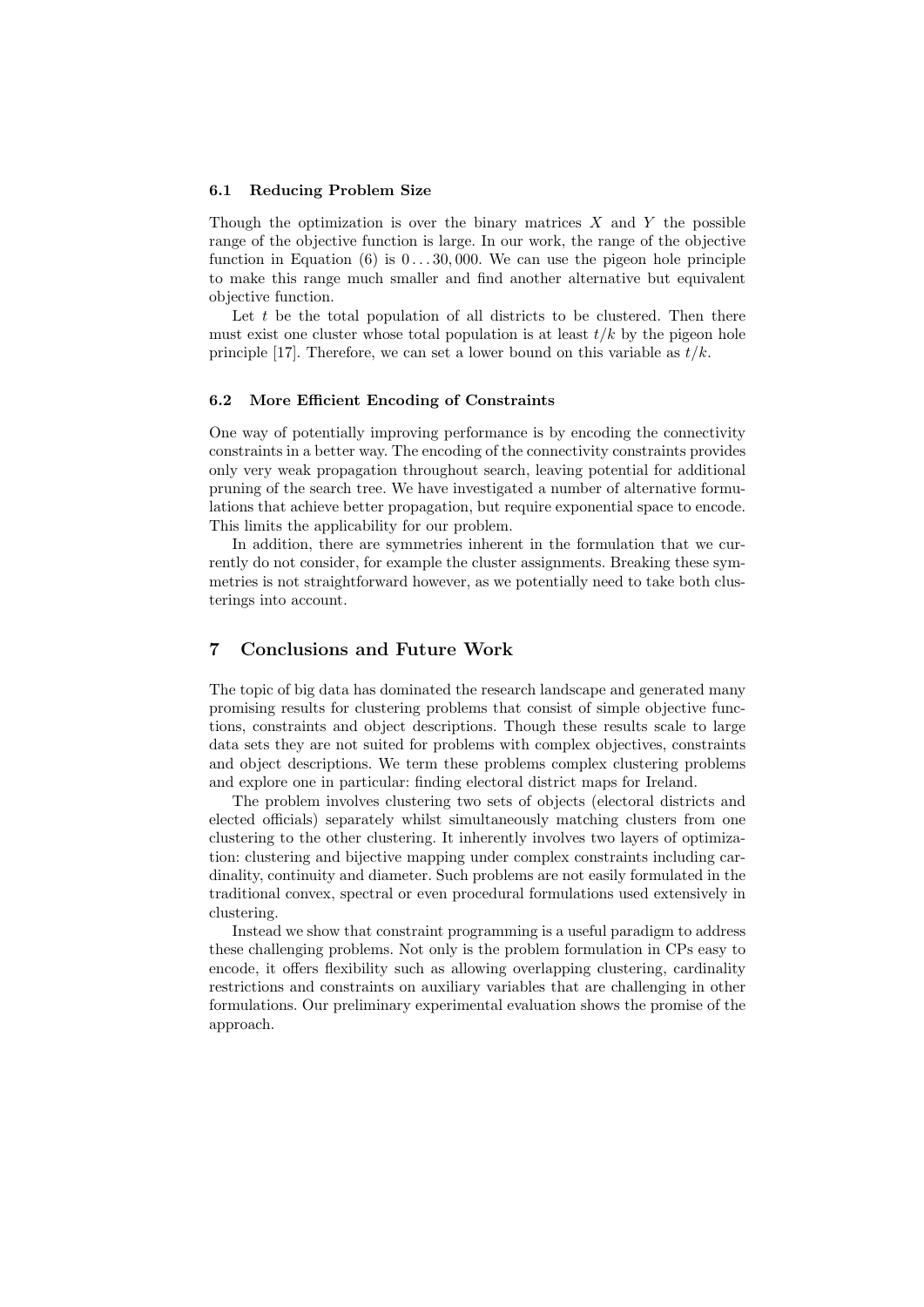The major challenge of using our approach in practice is that the search space is very large and it takes significant computational resources to find the optimal solution and that the continuity constraint is challenging to satisfy. In future work, we will investigate ways of making the model and the solving more efficient.

## **Acknowledgments**

We thank Nicolas Beldiceanu for suggesting the tree constraint to encode the connectivity requirement and the anonymous reviewers for their feedback. Part of this work was supported by the European Commission as part of the "ICON - Inductive Constraint Programming" project (contract number FP7-284715). The Insight Centre for Data Analytics is supported by Science Foundation Ireland under grant number SFI/12/RC/2289.

# **References**

- 1. Banerjee, A., Ghosh, J.: Scalable clustering algorithms with balancing constraints. Data Mining and Knowledge Discovery 13(3), 365–395 (2006)
- 2. Beldiceanu, N., Flener, P., Lorca, X.: The tree constraint. In: Bartk, R., Milano, M. (eds.) Integration of AI and OR Techniques in Constraint Programming for Combinatorial Optimization Problems, Lecture Notes in Computer Science, vol. 3524, pp. 64–78. Springer Berlin Heidelberg (2005), http://dx.doi.org/10.1007/ 11493853\_7
- 3. Charikar, M., Guha, S., Tardos, E., Shmoys, D.B.: A constant-factor approximation ´ algorithm for the *k*-median problem (extended abstract). In: Proceedings of the Thirty-First Annual ACM Symposium on Theory of Computing, May 1-4, 1999, Atlanta, Georgia, USA. pp. 1–10 (1999)
- 4. Charikar, M., Guruswami, V., Wirth, A.: Clustering with qualitative information. In: 44th Symposium on Foundations of Computer Science (FOCS 2003), 11-14 October 2003, Cambridge, MA, USA, Proceedings. pp. 524–533 (2003)
- 5. Christian Bessiere, Emmanuel Hebrard, G.K., Walsh, T.: Reasoning about Connectivity Constraints. In: Proceedings of the 24th International Joint Conference on Artificial Intelligence (IJCAI-15) (July 2015)
- 6. Dao, T., Duong, K., Vrain, C.: A declarative framework for constrained clustering. In: Machine Learning and Knowledge Discovery in Databases, pp. 419–434. Springer (2013)
- 7. Davidson, I., Ravi, S.S.: The complexity of non-hierarchical clustering with instance and cluster level constraints. Data Min. Knowl. Discov. 14(1), 25–61 (2007)
- 8. Davidson, I., Ravi, S.S., Shamis, L.: A SAT-based framework for efficient constrained clustering. In: SIAM International Conference on Data Mining. pp. 94–105 (2010)
- 9. Gilpin, S., Davidson, I.: Incorporating sat solvers into hierarchical clustering algorithms: an efficient and flexible approach. In: Proceedings of the 17th ACM SIGKDD international conference on Knowledge discovery and data mining. pp. 1136–1144. ACM (2011)
- 10. Gilpin, S., Nijssen, S., Davidson, I.: Formalizing hierarchical clustering as integer linear programming. Proceedings of the twenty-seventh AAAI conference on artificial intelligence pp. 372–378 (2013)